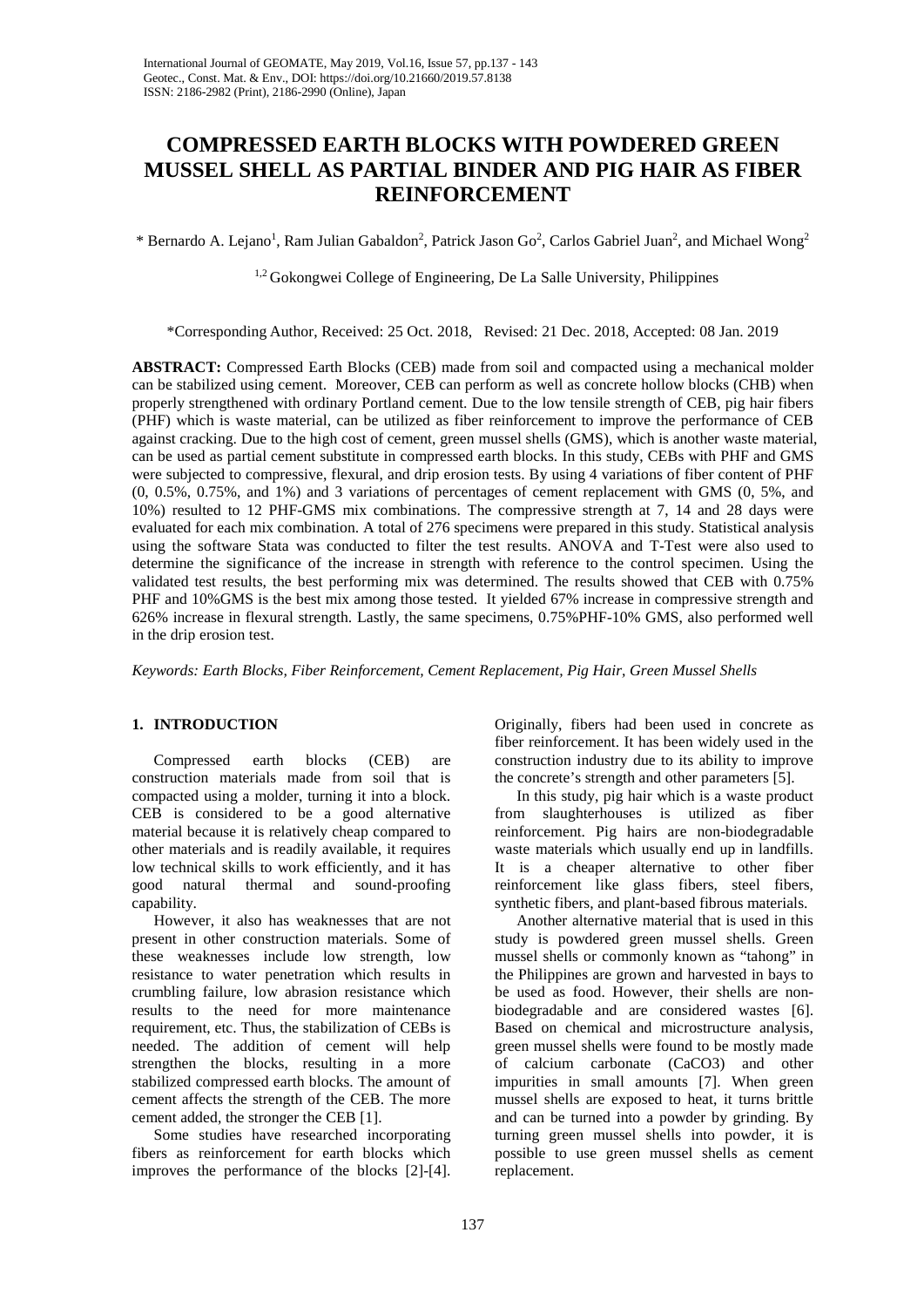A previous study had already shown the possibility of use of both pig hair fibers and green mussel shells in enhancing concrete [8]. The combination yielded positive results which mean that the combination could be further explored for use in other construction materials, such as CEB.

The main objective of this study is to determine the effects of incorporating pig hair fibers and powdered green mussel shells to compressed earth blocks. The following are the specific objectives: a) to investigate the effects of different percentage of pig hair fibers (PHF) to the strength of CEB, b) to investigate the effects of different amounts of powdered green mussel shell (GMS) as partial substitute to cement, and c) to investigate the effects of fiber reinforcement and cement substitution in the durability of CEB through drip erosion test.

## **2. METHODOLOGY**

The study investigated the combination of GMS and PHF at varying amounts in the mixture of conventional CEB. However, the following parameters were made constant: the amount of cement/binder which is set at 5% by weight of the mixture; the length of the pig hair was maintained from 20mm to 40mm, and the GMS powdered particles have a diameter of less than 1mm.

The study incorporated 3 independent variables in the mixture of CEB. These are the following; 1) the percent of GMS powder as a partial cement substitute, 2) the percent of PHF as fiber reinforcement, and 3) the specimen curing age. The amount of GMS powder was varied from 0%, 5%, and 10% by weight of the amount of cement. Meanwhile, the percentages of PHF fiber reinforcement were 0%, 0.5%, 0.75%, and 1% of the total weight of the mix. This resulted in 12 mix combinations. To identify the specimens, the mixed code used was based on the percentage GMS and percentage PHF. For example, 10%GMS-7.5%PHF means 10% GMS cement replacement and 0.75% pig hair fiber reinforcement.

## **2.1 Materials Used**

To make CEBs suitable building material, the soil properties have to be determined. The strength of CEB depends on the character of the soil it uses. The soil used in the research is the typical soil found in Quezon City, Metro Manila. The soil was first sieved using a #10 sieve to ensure that large particles of soil will not be included in the mixture. Soil properties that were determined in the laboratory were; a) grading, b) specific gravity, c) optimum moisture content (OMC), and d) Atterberg limits.

The cement used was a Type I Portland Cement. According to New Mexico Earth Block Building Code of the New Mexico Adobe Code (NMAC) [9], which complies with ASTM D1633 [10], blocks must contain a minimum of 6 percent Portland cement by weight. The amount of cement adopted in this study was 5%. It was made a little bit lower on the idea that the additional alternative materials may help in improving the strength of the CEB.

Shown in Fig. 1 are the pictures of the GMS and PHF for reference.





The shells were obtained from a tahong chip factory in Bacoor, Cavite. The shells were heated until they were brittle enough to be crushed into powder so that particle size would be less than 1mm. The specific gravity of GMS was found to be 2.62.

The pig hair fibers were obtained from two different slaughterhouses. One was from Dasmariñas, Cavite and the other from Quezon City, Metro Manila. However, the investigation showed that the properties of the pig hair from the two sources are the same. The pig hair fibers were found to have a density of 1300 kg/m3.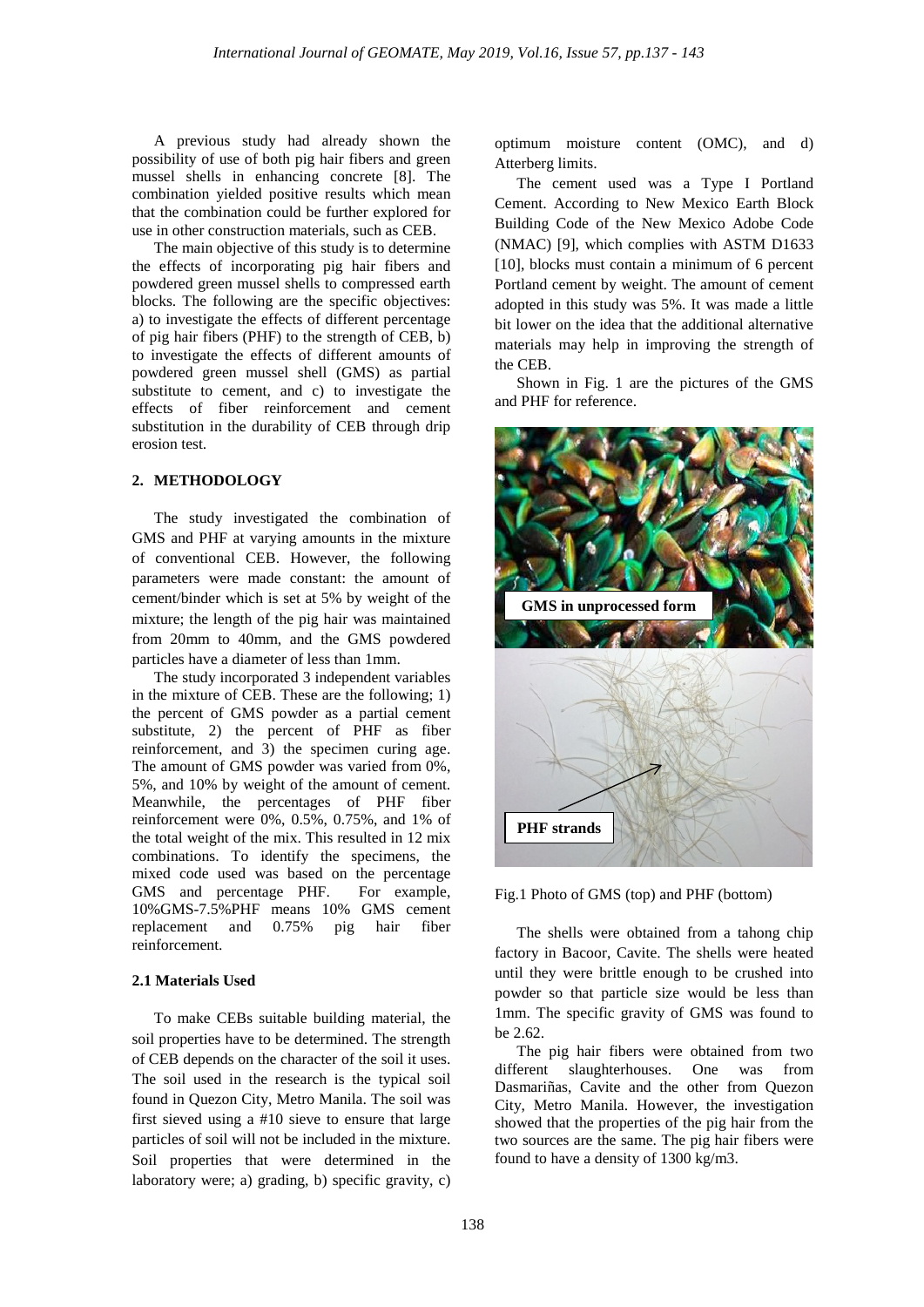#### **2.2 Production of CEB**

The materials used for the CEB were weighed according to their proportion. The powdered GMS were mixed first with cement. Then the soil, cement, and PHF were dry-mixed for 10 to 15 minutes until uniformly distributed. Water was gradually added for the mixture to reach the OMC of the soil. After which, the mixture was placed in the mechanical molder which compacted the specimen to a block size of 30cm x 15cm x 10cm as shown in Fig. 2.

The CEBs were cured in a dry place and keeping them covered with plastic sheets so that water in the CEB would not evaporate. This condition has been maintained until the testing of the specimens.



Fig.2 Photograph of the production of CEB using a mechanical molder.

#### **2.3 Experimental tests**

The experimental tests were the compressive strength test, flexural strength test and drip erosion test. The compressive strength tests were done for 3 different curing ages: 7, 14, and 28 days. The flexural strength was obtained by measuring the modulus of rupture of the CEB using center-point loading with the supports placed 50mm from each end of the CEB. Flexural strength was evaluated for 28-day curing age. Five specimens were prepared for each strength test. For the drip erosion test, three specimens were prepared for each mix combination and tested at 28-day. This resulted in a total of 276 specimens, 240 specimens for the strength tests and 36 specimens for the drip erosion test.

Strength tests were conducted in a universal

testing machine. These tests were performed in accordance with NMAC [9]. The load was applied at a rate of 500 psi/ min or 0.0575 MPa/s.

The drip erosion test or also known as Swinburne accelerated erosion test was developed by the University of Technology of Swinburne, Australia to determine the quality of the block after a simulated rainfall. Drip Erosion tests were done to test the water resistivity of CEBs. This testing method is done by subjecting a specimen to a constant water fall for a certain amount of time [11]. Three specimens for each mix combination were tested. The specimens were qualitatively evaluated by subjecting the specimens with drip test using 2250 mL water bottle that lasts for about 30 minutes.

#### **3. RESULTS AND DISCUSSION**

The properties of soil were evaluated because they affect the quality of CEB that will be produced. The properties of the soil used in this study are tabulated in Table 1.

Table 1 Properties of soil used in making CEB

| Property     | Value                  | Property | Value |
|--------------|------------------------|----------|-------|
| OMC.         | 11.7 %                 | % Gravel | $0\%$ |
| <b>MDD</b>   | $17.25 \text{ kN/m}^3$ | % Sand   | 92%   |
| Liquid limit | 60                     | % Fines  | 8%    |

Note: OMC = optimum moisture content,  $MDD =$ maximum. dry density,  $SG =$  specific gravity

The USCS classification for the soil used in this study was found to be Poorly Graded Clayey Sand (SP-SC). This is a good soil to be used to be able to produce CEB with a compressive strength of about 2 MPa which is the recommended minimum compressive strength based on NMAC [9]. This strength is also the usual minimum strength requirement for concrete hollow blocks used in housing construction.

#### **3.1 Statistical analysis of the strength test values**

The data from the strength tests were filtered using Stata. The strength test data were processed using a 95% confidence interval to determine if a data in a group is considered as an outlier so that it can be removed. However, very few data were considered outlier.

To verify whether the difference in strength between mixes is significant, the statistical software ANOVA was used. It was found out that mixes had a significant difference between them. Furthermore, the T-Test: 2 Variables Assuming Unequal Variance was used to verify whether the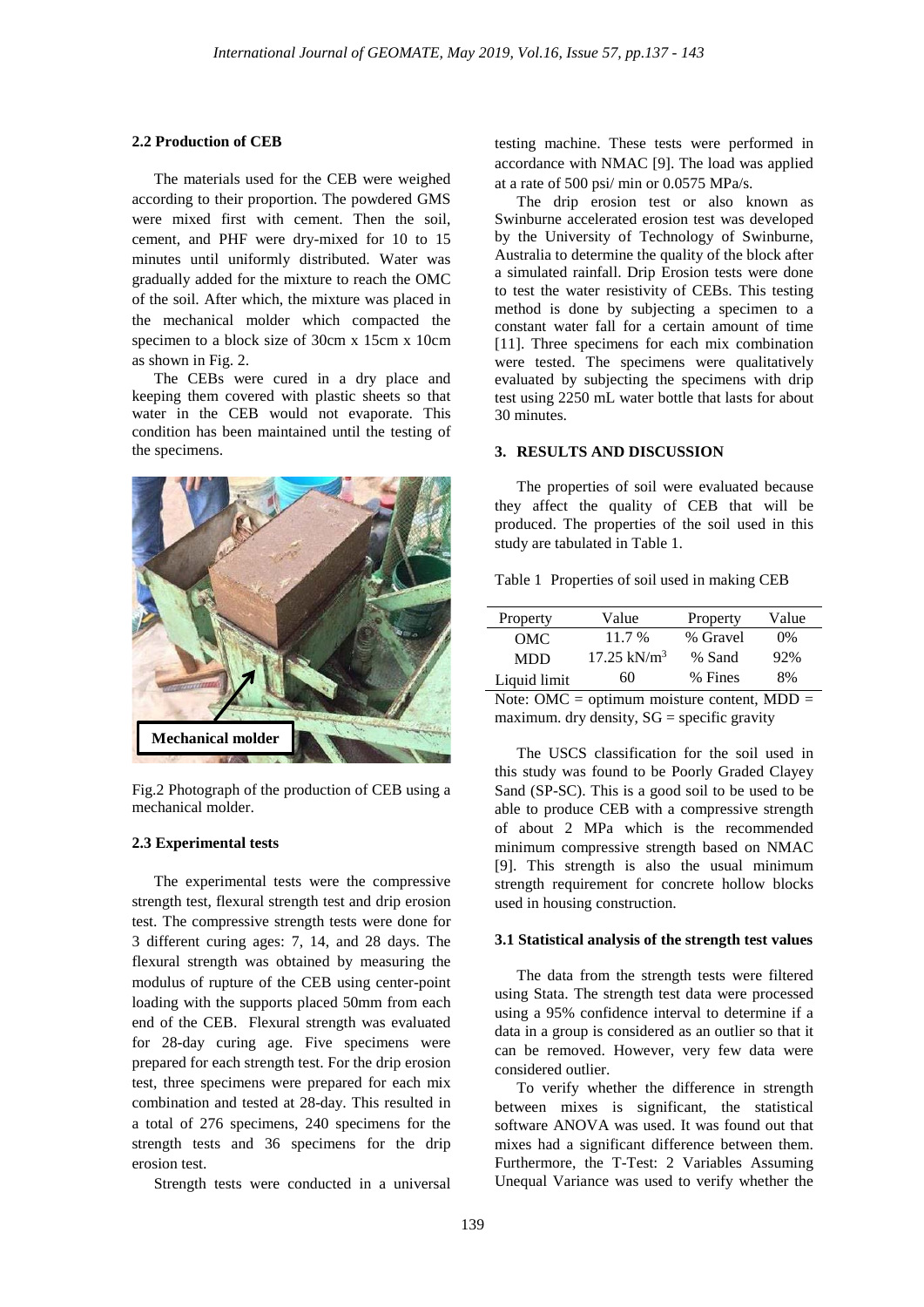increase or decrease in the strength is significant or not. In this test, the control specimen was set as the independent variable while the other specimens were set as dependent variables. This verified the hypothesis that the incorporation of GMS and PHF significantly affected the strength of the specimen.

## **3.2 Compressive strength of CEB**

The average compressive strength of statistically validated specimens for each mix combination and for the different curing ages is tabulated in Table 2.

| Mix Code of       | Comp. Strength (MPa) |       |       |
|-------------------|----------------------|-------|-------|
| Specimen          | 7day                 | 14day | 28day |
| Control           | 1.76                 | 1.88  | 2.36  |
| 0% GMS-0.5% PHF   | 1.39                 | 1.40  | 1.74  |
| 0% GMS-0.75% PHF  | 2.25                 | 2.27  | 2.34  |
| 0%GMS-1%PHF       | 1.93                 | 1.98  | 1.90  |
| 5% GMS-0% PHF     | 1.53                 | 1.55  | 1.80  |
| 5% GMS-0.5% PHF   | 1.94                 | 2.13  | 1.84  |
| 5% GMS-0.75% PHF  | 1.94                 | 1.95  | 2.06  |
| 5% GMS-1% PHF     | 2.82                 | 2.60  | 2.66  |
| 10% GMS-0% PHF    | 0.61                 | 1.30  | 1.92  |
| 10%GMS-0.5%PHF    | 3.17                 | 2.51  | 2.71  |
| 10% GMS-0.75% PHF | 4.44                 | 4.01  | 4.16  |
| 10% GMS-1% PHF    | 2.60                 | 2.69  | 3.49  |

Table 2 Averaged compressive strengths of CEB

Note: Control specimens are those with a mixture of 0% GMS and 0% PHF

It can be observed that some specimens did not reach the target strength of 2 MPa, even at the 28 day. However, it can also be noted that when the amount of GMS and PHF were increased, it tends to increase the strength of the specimens, except when the amount of PHF exceed 0.75%. This shows that certain mix combination yields positive results. The results indicate that the optimal amount of GMS is 10%, except when no PHF is incorporated. In addition, the strongest CEB was produced at 10% GMS and 0.75% PHF. At 28 days, the strength of this mix is 4.16 MPa. Compared to the control, which had 2.36MPa compressive strength at 28 days, the increase is 67%.

To have a better assessment of the effect of GMS and PHF, the ratio of the compressive strength with respect to the target strength of 2 MPa was calculated and tabulated in Table 3. Values less than 1 indicate that the target strength was not reached while values greater than 1 indicate that it exceeded the target strength.

The increasing value of the ratio of the control specimen shows that it had a significant amount of strength development compared to the other specimens. Table 3 also shows that GMS as a partial binder alone (those shaded in grey) helped establish a good strength development but did not help much in surpassing the target strength. All others showed almost constant strength from 7 days to 28 days, indicating that the full strength was already attained at an early age of 7 days. This means that the incorporation of PHF together with GMS may have helped in attaining an early strength. Moreover, specimens with 10% GMS achieved the optimum strength when PHF was incorporated. Lastly, the combination that has the greatest strength increase is 10% GMS and 0.75% PHF specimens. More than double the target strength was attained at this mix proportion.

Table 3 Ratio of the averaged compressive strengths with respect to the target strength of 2 MPa

| Mix Code of       |      | Ratio |       |
|-------------------|------|-------|-------|
| Specimen          | 7day | 14day | 28day |
| 0%GMS-0%PHF       | 0.88 | 0.94  | 1.18  |
| 0% GMS-0.5% PHF   | 0.69 | 0.70  | 0.87  |
| 0%GMS-0.75%PHF    | 1.12 | 1.13  | 1.17  |
| 0% GMS-1% PHF     | 0.97 | 0.99  | 0.95  |
| 5% GMS-0% PHF     | 0.76 | 0.77  | 0.90  |
| 5% GMS-0.5% PHF   | 0.97 | 1.06  | 0.92  |
| 5% GMS-0.75% PHF  | 0.97 | 0.98  | 1.03  |
| 5% GMS-1% PHF     | 1.41 | 1.30  | 1.33  |
| 10% GMS-0% PHF    | 0.30 | 0.65  | 0.96  |
| 10% GMS-0.5% PHF  | 1.59 | 1.25  | 1.36  |
| 10% GMS-0.75% PHF | 2.22 | 2.01  | 2.08  |
| 10% GMS-1% PHF    | 1.30 | 1.35  | 1.74  |

Graphical representation of the effect of GMS and PHF to the compressive strength of CEB is shown in Fig. 3. Only the plot for the 28-day curing age is shown because the same trend will also be seen if plots for the 7-day and 14-day are included.

28-Day Compressive Strength



Fig.3 Graphical plot of the 28-day compressive strength as affected by GMS and PHF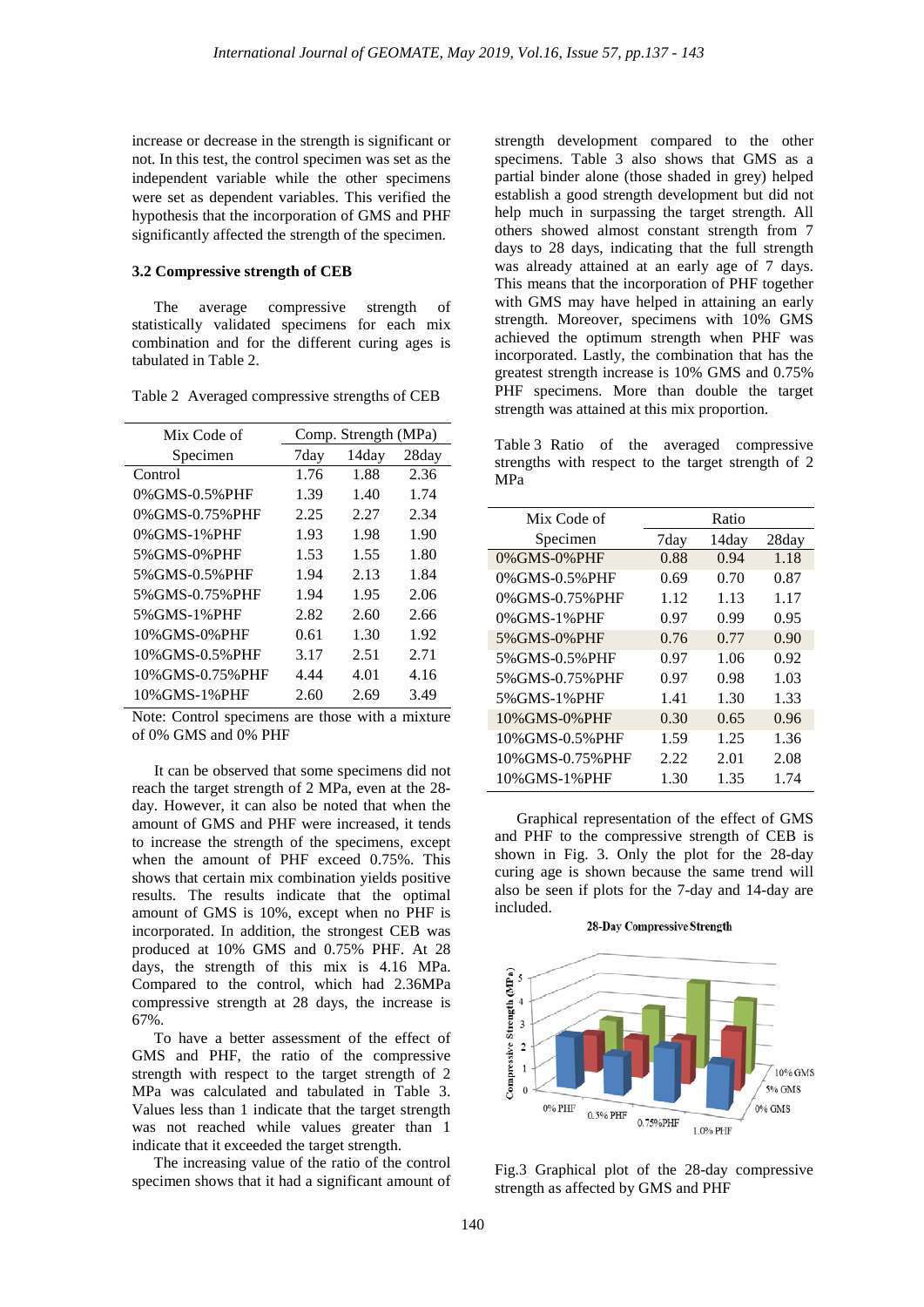By looking at the graph, the effects of GMS in CEBs can be analyzed. It can be easily seen in the 3D graphs, that the highest strength obtained is at 10% GMS and 0.75% PHF. Higher compressive strengths can be seen in the specimens with 10% GMS with any amount of PHF. In the 10% GMS combination, the 0.75% PHF has the highest strength, followed by 0.5% and 1% PHF respectively. The specimen with 5%GMS-1%PHF also performed well because its strength is near the other specimens with 10% GMS. The 5%GMS-0.75%PHF and 5%GMS-0.5%PHF did not perform well compared to the specimens with 10% GMS. The 10% GMS specimens with no PHF is even weaker compared to specimens with 5% GMS with any amount of PHF. This shows that the effectiveness of GMS in CEB is influenced by two things; the amount of GMS incorporated should be 10% and should be combined with PHF.

## **3.3 Flexural strength of CEB**

The results of the flexural strength tests are tabulated in Table 4. The minimum strength requirement is 0.345 MPa according to NMAC. The increase or decrease in flexural strength with respect to the control specimens was calculated and also tabulated in Table 4.

| Mix Code of      | Strength | $Increase(+)/$ |
|------------------|----------|----------------|
| Specimen         | (MPa)    | Decrease(-)    |
| 0% GMS-0% PHF    | 0.106    | $0\%$          |
| 0% GMS-0.5% PHF  | 0.238    | 125%           |
| 0% GMS-0.75% PHF | 0.357    | 237%           |
| 0% GMS-1% PHF    | 0.210    | 99%            |
| 5% GMS-0% PHF    | 0.082    | $-22\%$        |
| 5% GMS-0.5% PHF  | 0.025    | $-76%$         |
| 5% GMS-0.75% PHF | 0.143    | 35%            |
| 5% GMS-1% PHF    | 1.053    | 896%           |
| 10% GMS-0% PHF   | 0.206    | 95%            |
| 10%GMS-0.5%PHF   | 0.156    | 47%            |
| 10%GMS-0.75%PHF  | 0.768    | 626%           |
| 10% GMS-1% PHF   | 0.706    | 568%           |

Note: 0%GMS-0%PHF is the mixed code for the control specimens.

It can be seen in Table 4 that some of the specimens, especially the control specimen, did not pass the standard flexural strength of 0.375 MPa set by the NMAC. However, it can be observed that some combinations improved the flexural strength; the highest by as much as 896% with respect to the control specimens. This means that the incorporation of certain combinations of PHF

and GMS helps in the improvement of CEBs against flexural loads. The mix with the highest compressive strength, 10%GMS-0.75%PHF, 10%GMS-0.75%PHF, resulted to 626% increase in flexural strength with respect to the control specimens.

#### **Flexural Strength**



Fig.4 Graphical plot of the flexural strength as affected by GMS and PHF

In Figure 4, a 3D plot of the flexural strengths as affected by GMS and PHF is shown. The specimens with 10% GMS performed better compared to the other percentages of GMS. As for PHF, the best amount of PHF for 0% and 10% GMS is 0.75% while the best amount of PHF for 5% GMS is 1% PHF. The best combination for flexural strength is 10%GMS-1%PHF. This is followed by the mix 10%GMS-0.75%PHF. Although it comes second, it is given more emphasis because it corresponds to the highest compressive strength. For this mix, the flexural strength increased by 626% with respect to the control specimen, and 2.05 times compared to the minimum required strength of 0.375 MPa.

#### **3.4 Results of Drip Erosion Tests**

The drip erosion test results indicate the durability of the CEB against water.

Table 5 Rubric for a quality checklist of CEB subjected to drip test

| Criteria | Description             | Point     |
|----------|-------------------------|-----------|
|          |                         | Deduction |
| 1        | Cracks when lifted      | -50       |
| 2        | Easily dented           | $-10$     |
| 3        | Corners break off       | $-15$     |
| 4        | Edges break off         | $-1.5$    |
| 5        | <b>Easily Scratched</b> | $-10$     |
| 6        | Fractured to pieces     | -50       |
|          | Cracks appeared         | -25       |
| 8        | Erosion occurred        | $-25$     |
|          |                         |           |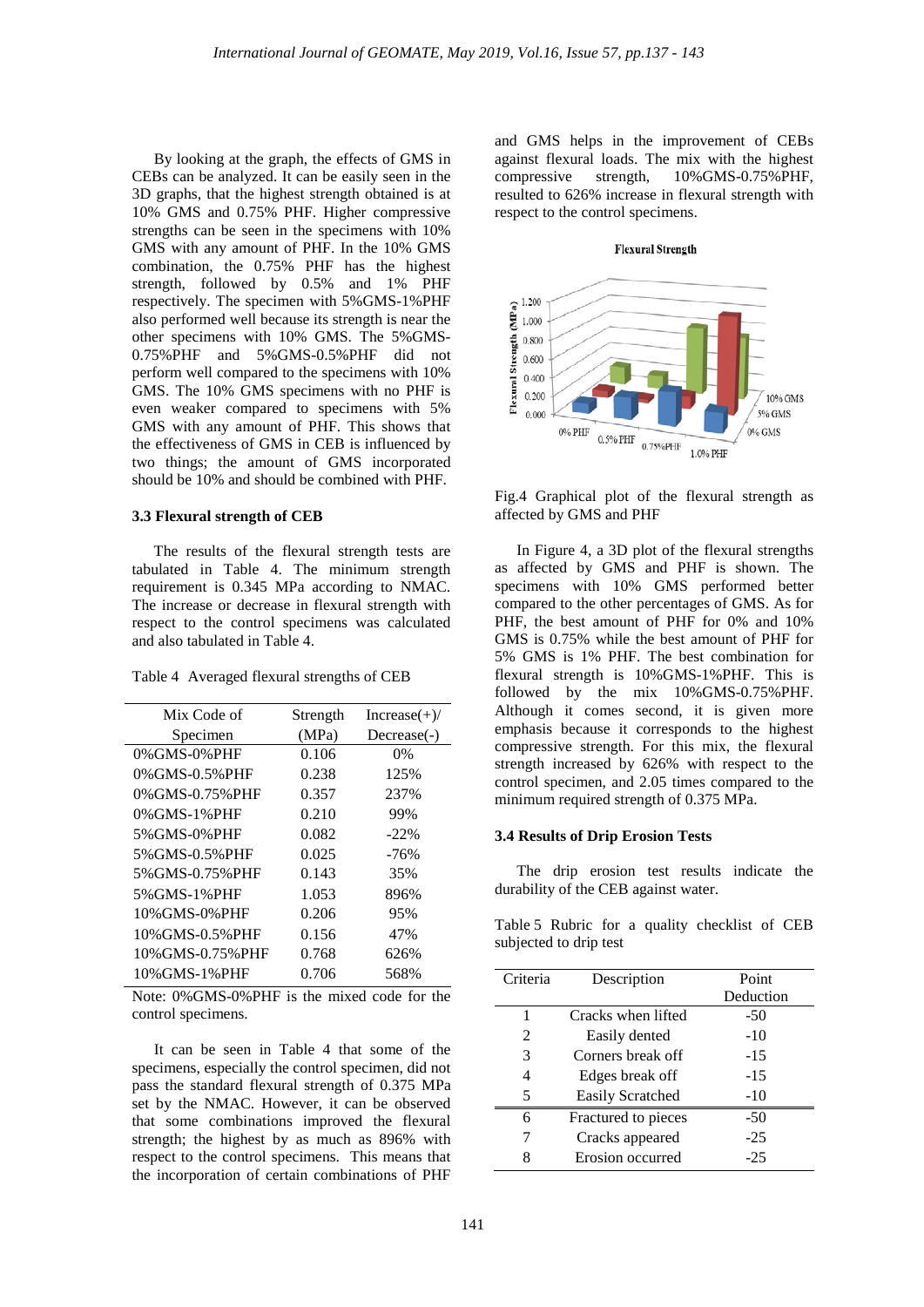Presented in Table 5 is the rubric that was developed to evaluate the specimens subjected to the drip test. The rubric consists of 8 damage criteria. Criteria 1-5 are artificial damages, while 6-8 are natural damages. Artificial damages are damages occurring during the handling of the block after the test, while natural damages occur during the drip test itself. With these criteria, the score of the block, which is initially 200 points at the start, will be decreased for each damage criterion that will happen. The point deduction assigned for each criterion depends on the quality of the block as described by the criteria.

| Scor<br>e |
|-----------|
|           |
|           |
| 160       |
| 85        |
| 150       |
| 140       |
| 0         |
| 45        |
| 75        |
| 125       |
| 50        |
| 170       |
| 185       |
| 170       |
|           |

Table 6 Drip erosion test results

Note: x indicates that damage criterion occurred

Shown in Table 6 is the tabulation of the results of the drip erosion test. By this scheme, the drip erosion performance of the specimens can be compared to each other. The higher the score means better performance. As observed in the drip test, the control specimen performed fairly well with a score of 160 points. The worst performance is that of 5%GMS-0%PHF wherein all damage criteria were observed. In terms of GMS, the best performing specimens are those with 10%GMS. It can also be observed that specimens with 0% GMS had better scores than the 5% GMS. In general, it seems a higher amount of PHF tends to improve the drip erosion performance of the specimens. Lastly, among those tested, the best performing specimen is 10%GMS-0.75%PHF, with a score of 185.

## **4. CONCLUSION**

Based on the results of the experiment, the following conclusions were arrived at:

GMS and PHF have the capacity to improve the performance of CEB. It was observed that GMS and PHF combination helped in attaining

early full strength development. However, only certain mix combinations of GMS and PHF improved the performance of CEB. There were mix combinations that even exhibited poorer performance than the control specimen.

The combination of GMS and PHF proved to be an effective combination. Specimens with either PHF only in their mix or GMS only in their mix had lower compressive and flexural strength compared to specimens with both GMS and PHF in their mix.

In terms of compressive strength, the best mix among those tested is 10%GMS-0.75%PHF. With this mix, the compressive strength was increased by 67% with respect to the control specimens, and more than doubled as compared to the target compressive strength of 2MPa.

In terms of flexural strength, the highest strength was obtained in 5%GMS-1%PHF followed next by 10%GMS-0.75%PHF. For the 10%GMS-0.75%PHF, the increase was 626% with respect to the control specimen.

In terms of the drip erosion test, the specimen 10%GMS-0.75%PHF exhibited the best performance. This shows that the GMS-PHF combination is effective in making CEBs durable against water exposure.

In general, it may be said that among those tested the best mix proportion to recommend is 10%GMS-0.75%PHF.

## **5. ACKNOWLEDGMENTS**

The authors express their gratitude to the faculty and staff of the Civil Engineering Department of De La Salle University (DLSU) for all their help and support. Special appreciation is also due to the parents of the students who participated in this research. The authors also acknowledge the support of the DLSU Science Foundation and the office of Vice Chancellor for Academics, DLSU.

#### **6. REFERENCES**

- [1] Morel J.C., Pkla A., & Walker P., Compressive Strength Testing of Compressed Earth Blocks. Construction and Building Materials, Vol.21, Issue 2, 2007, pp. 303- 309.
- [2] Lejano B.A, and Pineda K.S., Investigation of the Effects of Different Natural Fibers on the Strength of Compressed Stabilized Earth Blocks (CSEB). International Journal of GEOMATE, Vol. 14, Issue 42, 2018, pp.37- 43.
- [3] Danso H., Martinson D.B., Ali M. & Williams J.B., Physical, Mechanical and Durability